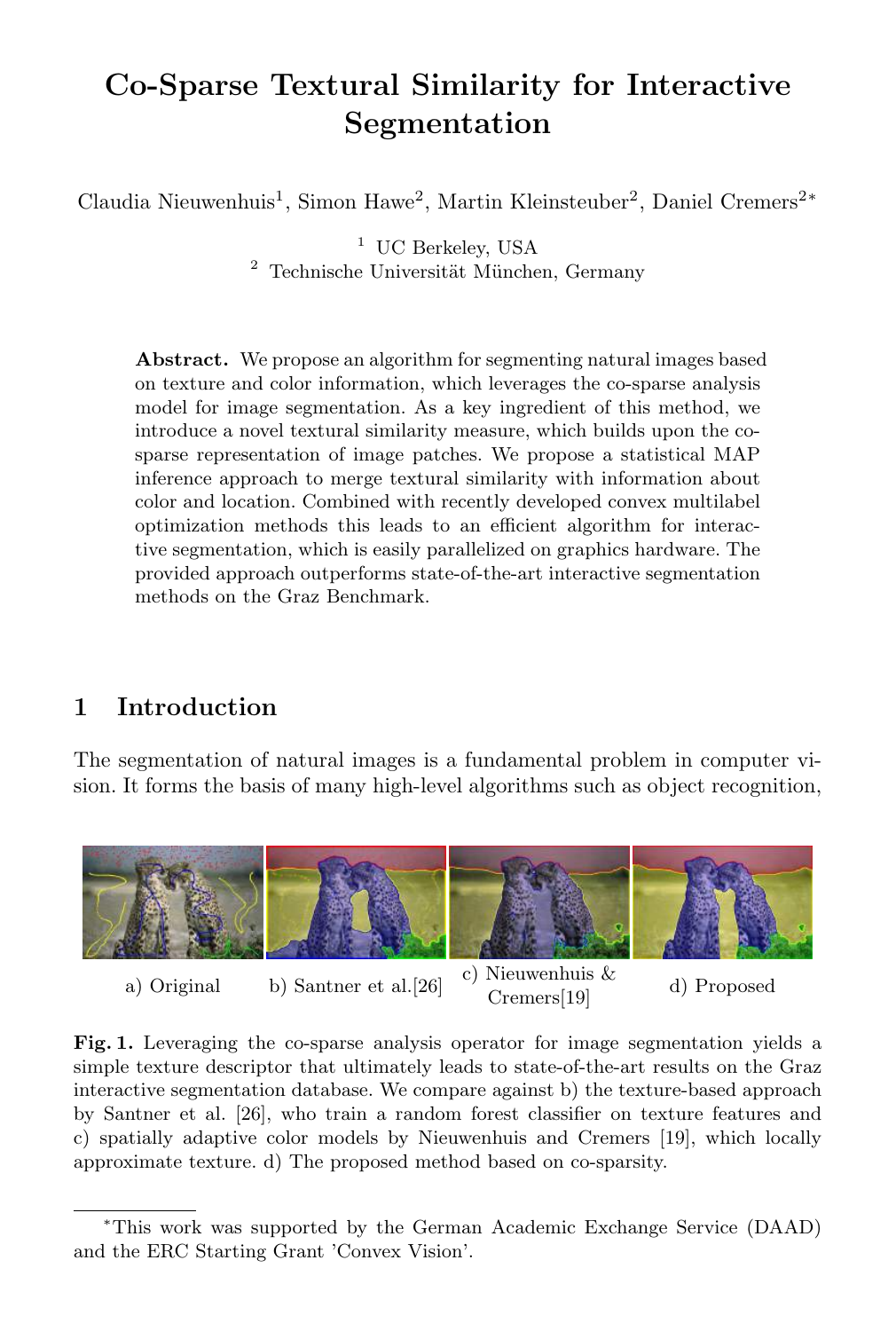image annotation, semantic scene analysis, motion estimation, and 3D object reconstruction.

Despite its importance, the task of unsupervised segmentation is highly illposed and admittedly hard to evaluate. Therefore, we focus on supervised segmentation where ambiguities are solved by additional user input (scribbles or bounding boxes) and a clearly defined ground truth for performance evaluation is available. One can compute data likelihoods from a given set of scribbles using color texture or location. The simplest way is to compute the color distance of each pixel to the mean color value for each label [17]. More sophisticated approaches use density estimators, e.g. histograms [1, 30], mixtures of Gaussians [25, 28], or Parzen kernel density estimators [19]. Texture features were integrated in interactive segmentation by learning classifiers [27, 26], filter banks [31] or SIFT features [29]. The integration of spatial information [2, 19] also improved the performance. While all features carry relevant information, for natural images texture features are particularly relevant, but harder to capture due to their diversity and spatial extent. To extract textural information from images, methods based on sparse representations are quite successful [13].

Commonly, sparsity is exploited via the synthesis model, aka sparse coding. It assumes that every image patch can be approximated as a linear combination of a few predefined atoms, which form the columns of a dictionary. With this, the textural information is encoded in the set of active dictionary atoms, i.e. the support of the sparse code. Finding this set for a given dictionary, however, requires to solve a costly optimization problem.

In this paper, we propose a more efficient way to obtain textural information by employing the *co-sparse analysis model* [7, 18]. In this model, the sparse image representation is determined efficiently by a simple matrix vector product. We derive a novel textural similarity measure for image patches and demonstrate that it can be successfully introduced into image segmentation approaches. To the best of our knowledge, there has not yet been an attempt that employs the co-sparse analysis model for extracting textural information. So far, the model has only been successfully applied to regularize inverse problems such as super-resolution, denoising or depth estimation  $[5, 11]$ . We refer to  $[10, 24]$ , 32] for learning a co-sparse analysis model for natural images. The model has potential impact also for segmentation tasks in other imaging methods, where structure plays a prominent role, e.g. in medical imaging. Figure 1 shows that the proposed measure combined with an efficient convex multilabel approach generates convincing results for supervised segmentation problems, which outperform previous interactive state-of-the-art approaches [26, 19].

#### Contributions

In this paper we present a novel approach for the task of supervised segmentation of natural images, which yields state-of-the-art results on the Graz benchmark for interactive segmentation. In particular, we make the following contributions.

– The co-sparse analysis model is leveraged for image segmentation through a novel texture similarity measure. Until today, this model has only been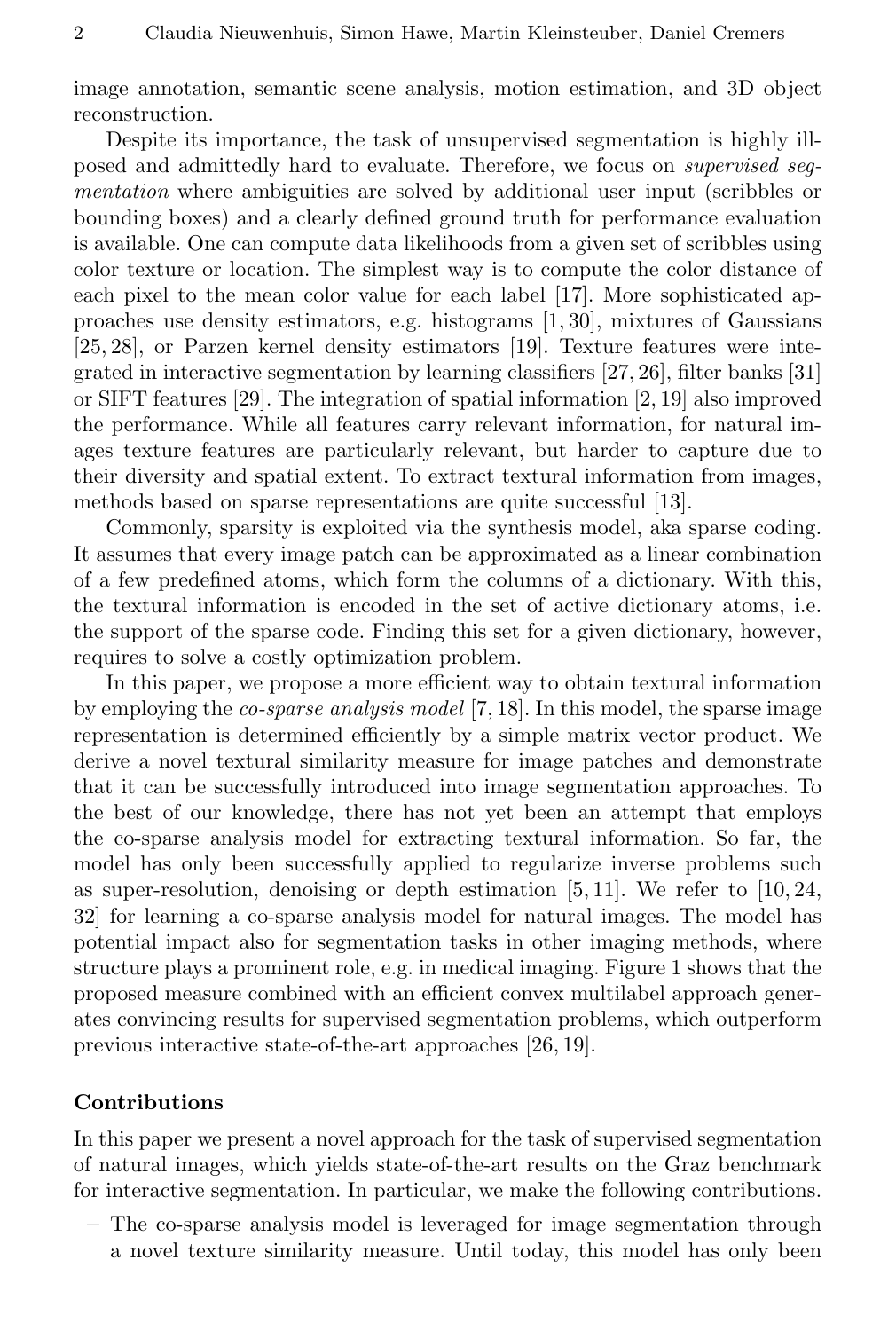employed for regularizing inverse problems, such as inpainting or denoising. Showing that it is also useful for analyzing structural similarity (via the proposed novel distance measure) is the main contribution of this paper.

- The proposed algorithm combines the co-sparse analysis model and recent convex relaxation techniques within a single convex optimization problem.
- The method explicitly models the dependence between texture, color and location leading to a space-dependent color and texture model. This accounts for non-iid samples in scribble based probability density estimation.
- We merely require the four images in Figure 2 (which are not part of the benchmark) to train the co-sparse analysis operator for texture recognition and thus avoid over-fitting to specific benchmarks.
- The approach can be efficiently parallelized on graphics hardware with average runtimes of two seconds per image.

The paper is organized as follows. In Section 2, we derive a texture similarity measure from co-sparse analysis. In Section 3, we integrate this likelihood into a variational segmentation scheme, for which we give a convex relaxation and minimization method in Section 4. In Section 5, we present experimental results.

# 2 Co-Sparse Textural Similarity

The co-sparse analysis model [7, 18] is based on the assumption that if  $s \in \mathbb{R}$  $\mathbb{R}^N$  denotes a vectorized image patch, there exists an analysis operator  $O \in$  $\mathbb{R}^{k\times N}$  with  $k>N$  such that  $\mathbf{a} := \mathbf{O}\mathbf{s}$  is sparse. We refer to  $\mathbf{a} \in \mathbb{R}^k$  as the analyzed version of  $s$ . Notice that the rows of  $O$  can be interpreted as filters and the analyzed version of s as the corresponding filter responses. The two major differences to the more commonly known synthesis model are: (i) the sparse code is found via a simple matrix vector multiplication and (ii) the zero entries of a are the informative coefficients describing the underlying signal. Concretely, the textural structure of s is encoded in its co-support

$$
Co(a) := \{j \mid a_j = 0\},
$$
 (1)

where  $a_i$  denotes the j-th entry of **a**. Geometrically, **s** is orthogonal to all rows that determine the co-support and thus lies in the intersection of the respective hyperplanes. Thus the co-sparsity of a vector s increases with the cardinality of



Fig. 2. The four training images used for learning the analysis operator.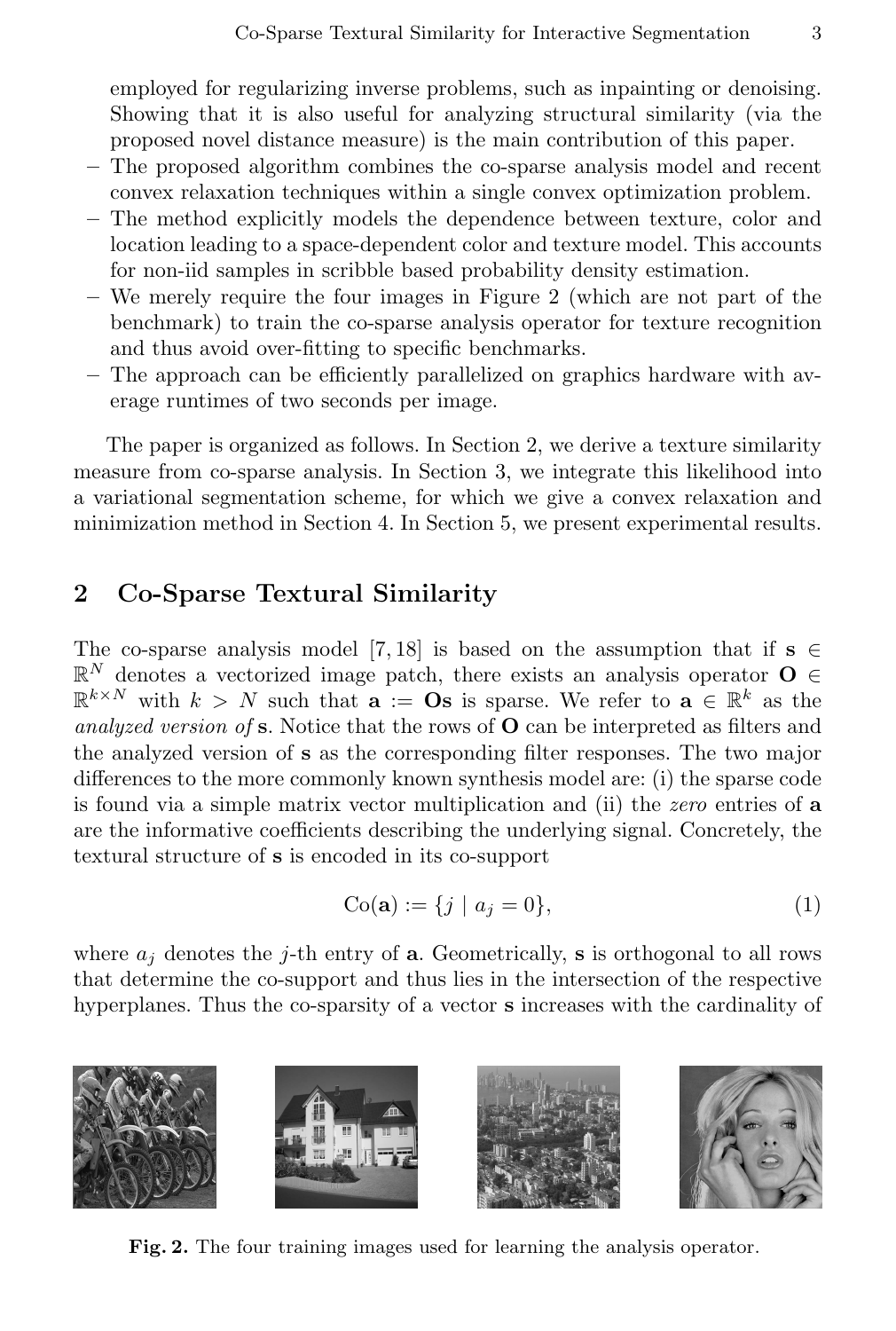

Fig. 3. Sample filters from the co-sparse analysis operator  $O$ , which was learned from natural images for 9x9 patches. The samples show that the operator includes low, intermediate and high frequency signals as well as spatially global and local signals.

its co-support  $|Co(a)|$ , i.e. with the sparsity of its analyzed version **a**. A subset of the signals learned by our operator is shown in Figure 3.

A prominent example for an analysis operator is the finite difference operator in image processing. However, the advantage of the low computational complexity of such an analytically given transformation comes at the cost of a poor adaptation to specific signal classes of interest. It is now well-known that for a particular class, sparser signal representations and thus better reconstruction accuracies can be achieved if the analysis operator  $O$  is learned from a representative training set. Here, we employ an analysis operator learned according to the geometric optimization procedure proposed in [10] from patches extracted from natural images. As we only want to gather textural information independent of varying illumination conditions, we follow the simple bias and gain model and use patches s from a training set  $\mathcal S$  that have been normalized to zero-mean and unit-norm, i.e.  $\sum_i s_i = 0$  and  $\|\mathbf{s}\|_2 = 1$ . Given the smooth sparsity measure

$$
g(\mathbf{a}) := \sum_{j} \log(1 + \nu a_j^2),\tag{2}
$$

where  $\nu > 0$  is some constant, the optimal analysis operator aims at minimizing the expected squared sparsity

$$
\mathbf{O} \in \arg\min_{\widehat{\mathbf{O}}} \frac{1}{|\mathcal{S}|} \sum_{\mathbf{s} \in \mathcal{S}} g(\widehat{\mathbf{O}}\mathbf{s})^2. \tag{3}
$$

This can be interpreted as a balanced minimization of expectation and variance of the samples' co-sparsity. For regularizing the set of feasible solutions, the Euclidean norm of the rows of O is restricted to one, and the so-called coherence property and the rank are controlled via two penalty functions. The optimization problem is then tackled using a conjugate gradient method on an appropriate manifold, cf. [10]. We initialize randomly, which - despite the non-convex nature of the optimization problem - in practice leads to an optimal solution [10].

Since our ultimate goal is to discriminate between distinctive textures in natural images,a measure of textural similarity should better distinguish between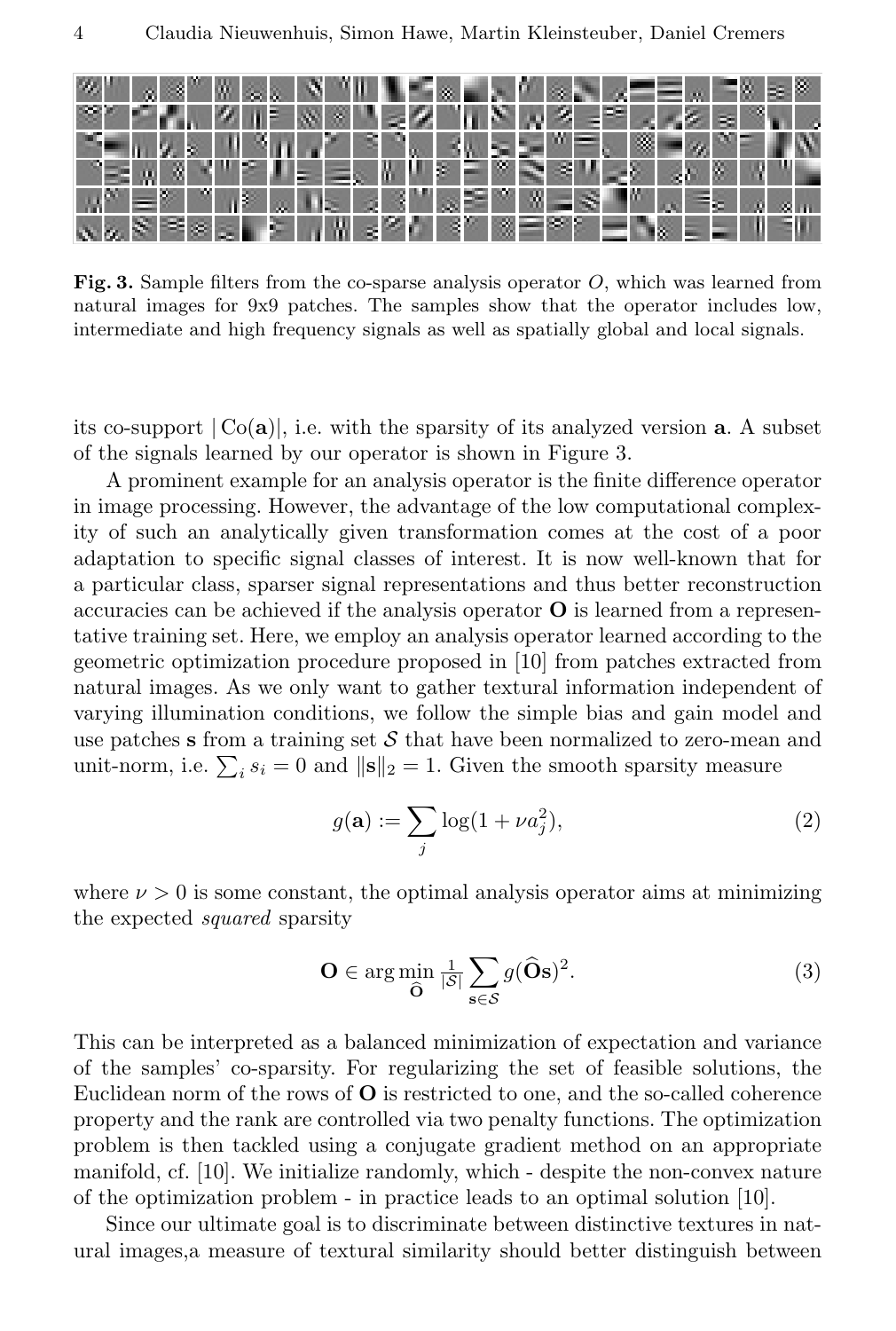representative patches, i.e. patches that fit the co-sparse analysis model of natural image patches, while discriminating moderately for "outlier"-patches, i.e. patches that seldom occur in natural images. This motivates us to measure the textural similarity between two patches via

$$
TSM_{\mathbf{O}}(\mathbf{s}_1, \mathbf{s}_2) := \sum_{j=1}^k |\mathbb{1}_{\text{Co}(\mathbf{O}\mathbf{s}_1)}(j) - \mathbb{1}_{\text{Co}(\mathbf{O}\mathbf{s}_2)}(j)|,\tag{4}
$$

where  $\mathbb{1}_A$  is the indicator function of a set, i.e.  $\mathbb{1}_A(j) = 1$  if  $j \in A$  and zero otherwise. This measure has two desired properties: 1) it distinguishes sensibly between patches that fit the model well, i.e. patches with a large co-support, 2) it does not heavily discriminate between patches that fit the model less.

To identify an "average" textural structure from a set of m patches  $S =$  ${s_1, \ldots, s_m}$  that serves as their textural representative, we provide the following definition. A patch  $\mathbf{r} \in \mathbb{R}^N$  is called a *textural representative of* S if

$$
\mathbf{r} \in \arg\min_{\mathbf{z}} \sum_{i=1}^{m} TSM_{\mathbf{O}}(\mathbf{s}_{i}, \mathbf{z}).
$$
 (5)

So far, we considered truly co-sparse image patches, i.e. patches whose analyzed versions contain many coefficients that are exactly zero. However, this is an idealized assumption and in practice those patches are not truly co-sparse but rather contain many coefficients that are close to zero. To account for this, we introduce the mapping  $\iota_{\sigma} \colon \mathbb{R}^k \to \mathbb{R}^k$  as a smooth approximation of the indicator function of the co-support, which is defined component-wise with a free parameter  $\sigma > 0$  as

$$
(\iota_{\sigma}(\mathbf{a}))_j = \exp(-a_j^2/\sigma). \tag{6}
$$

In fact, it is easily seen that  $\mathbb{1}_{C_0(\mathbf{a})}(j) = \lim_{\sigma \to 0} (\iota_{\sigma}(\mathbf{a}))_j$  and  $\lim_{a \to 0} (\iota_{\sigma}(\mathbf{a}))_j = 1$ .

With this approximation of the co-support, the textural similarity measure in (4) of two patches  $s_1$  and  $s_2$  associated with the analysis operator **O** and  $\sigma$  is approximated by

$$
TSM_{\mathbf{O},\sigma}(\mathbf{s}_1,\mathbf{s}_2) = ||\iota_{\sigma}(\mathbf{O}\mathbf{s}_1) - \iota_{\sigma}(\mathbf{O}\mathbf{s}_2)||_1,
$$
\n(7)

with  $\|\cdot\|_1$  denoting the  $\ell_1$ -norm. According to Eq. (5), a structural representative  $\mathbf{r} \in \mathbb{R}^N$  of a set  $\mathcal{S} = \{\mathbf{s}_1, \dots, \mathbf{s}_m\}$  with respect to  $TSM_{\mathbf{O},\sigma}$  is

$$
\mathbf{r} \in \arg\min_{\mathbf{z}} \sum_{i=1}^{m} TSM_{\mathbf{O},\sigma}(\mathbf{s}_i, \mathbf{z}).
$$
 (8)

Using the well-known fact that the centroid of a cluster with respect to the  $\ell_1$ -distance is the median of all corresponding cluster points, the approximated co-support of the analyzed version of a structural representative fulfills

$$
\iota_{\sigma}(\mathbf{Or}) = \text{median}(\{\iota_{\sigma}(\mathbf{Os}_j)\}_{j=1}^m). \tag{9}
$$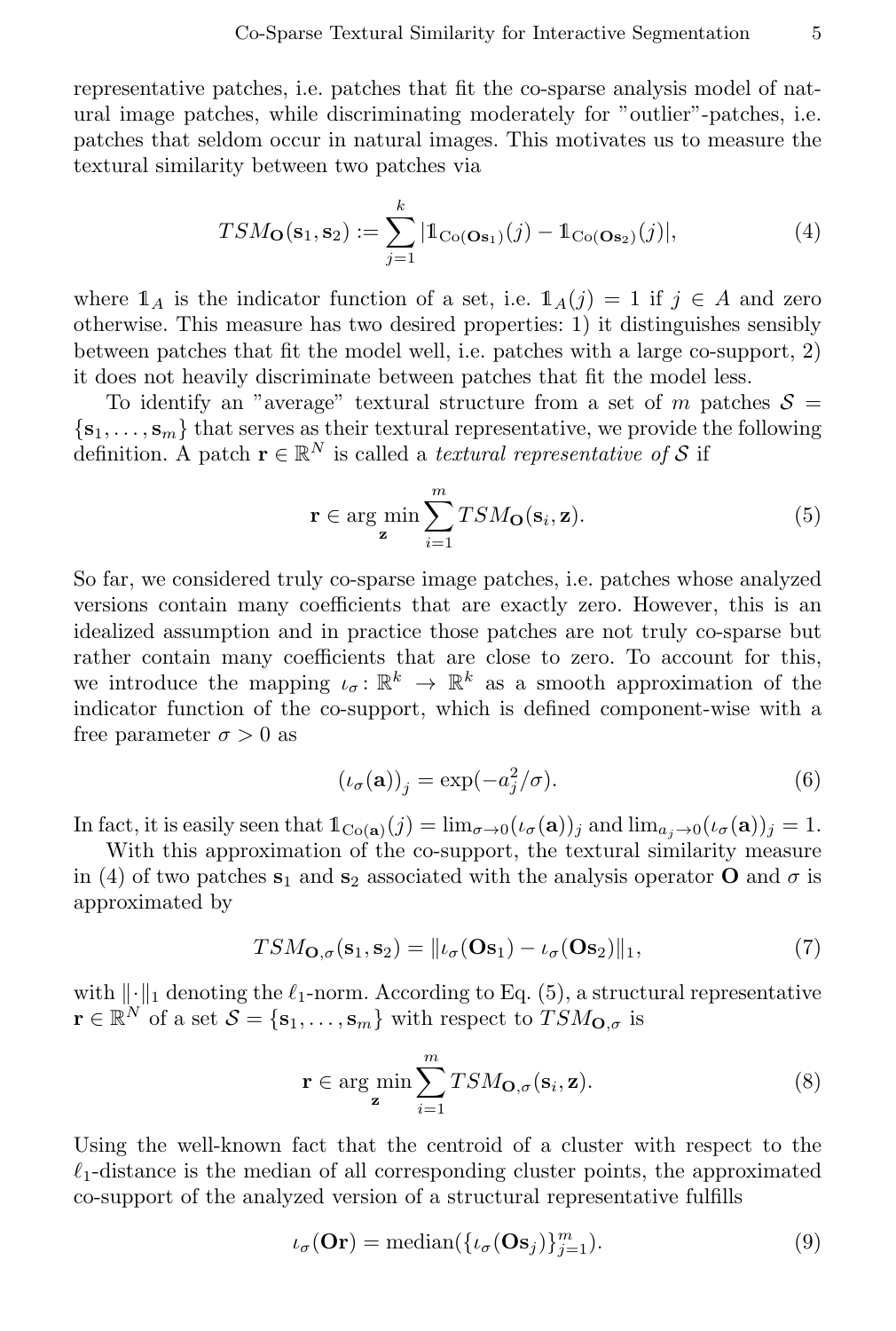# 3 Variational Co-sparse Image Segmentation

In this section, we derive a statistical MAP inference formulation for supervised image segmentation based on the novel proposed textural similarity measure. We explicitly model the dependence of texture and color on the scribble location in the image to account for texture variations within regions, e.g. a sky which is partially covered by clouds. At the same time this model alleviates the issue of spatially non-iid distributed scribble samples for density estimation.

#### 3.1 A Space Variant Texture and Color Distribution

For an image domain  $\Omega \subset \mathbb{R}^2$ , let  $I: \Omega \to \mathbb{R}^d$  denote the input color (or gray scale) image.

The segmentation problem can be solved by computing a labeling  $l : \Omega \rightarrow$  $\{1, ..., n\}$  that indicates, which of the *n* regions each pixel belongs to, i.e.  $\Omega_i :=$  $\{x \mid l(x) = i\}$ . In a statistical MAP framework the labeling l can be computed by maximizing the conditional probability

$$
\arg\max_{l} \mathcal{P}(l | I) = \arg\max_{l} \mathcal{P}(I | l) \mathcal{P}(l).
$$
\n(10)

In the following, we will model the dependence of color and texture on the image location. We use the image for two sources of information, color and structure. Structure is obtained by computing the gray value image by eliminating the hue and saturation and only keeping the luminance channel. Let  $s_x$  denote a small gray value texture patch centered at pixel  $x$ . With the assumption that a pixel color jointly depends on the local structure  $s_x$  given a location x and a label  $l(x)$ , but is independent of the label of other pixels we obtain

$$
\mathcal{P}(I \mid l) = \prod_{i=1}^{n} \prod_{x \in \Omega} \mathcal{P}(I(x), \mathbf{s}_x \mid l(x) = i, x). \tag{11}
$$

In the following, we derive the probability  $\mathcal{P}(I(x), \mathbf{s}_x | l(x) = i, x)$  that a pixel at location x belonging to segment i has color  $I(x)$  and texture patch  $s_x$ . Assuming independence, we can compute the likelihood of a pixel for belonging to region i as

$$
\mathcal{P}(I(x), \mathbf{s}_x, |l(x)=i, x) = \mathcal{P}(I(x) |l(x)=i, x)\mathcal{P}(\mathbf{s}_x | l(x)=i, x). \tag{12}
$$

Given the set of scribble samples consisting of location, color, and texture patches for each segment  $i$ , i.e.

$$
S_i := \{(x_{ij}, I_{ij}, \mathbf{s}_{x_{ij}}), j = 1, ..., m_i\}
$$
\n(13)

we can estimate the joint distribution from sample data. We use Parzen density estimators [21], since they come with the advantage that they can represent arbitrary kinds of probability densities and provably converge to the true density for infinitely many samples. However, they require independent and identically distributed samples. This assumption may be acceptable for color, but for texture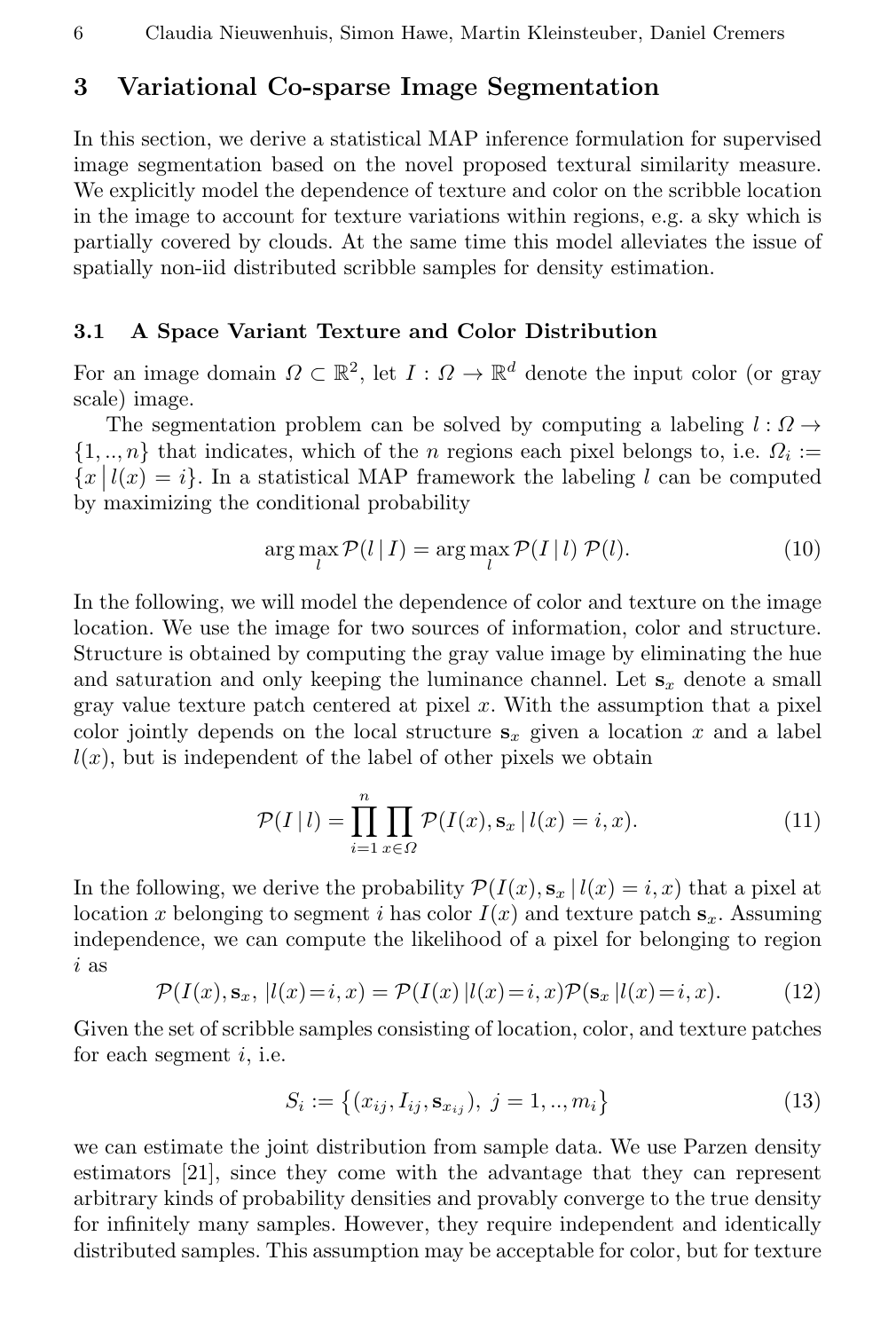

Fig. 4. Estimation of the variance  $\rho_{ba}(x)$  of the spatial kernel in (14) for the background region from the red scribbles. The spatial variance is proportional to the distance of each pixel to the closest background scribble point. The larger the minimum distance to the scribbles the larger the uncertainty in the density estimation and the more samples will be taken into consideration.

and location it is clearly violated since patches and scribbles are by no means spatially independent and identically distributed.

As a remedy, in [19] we proposed a spatially varying color distribution using the following Parzen density

$$
\mathcal{P}(I(x) | l(x) = i, x) = \frac{1}{m_i} \sum_{j=1}^{m_i} k_{\rho_i(x)}(x - x_{ij}) k_{\mu}(I - I_{ij}). \tag{14}
$$

Here k denotes a kernel function with variance indicated as subscript. The idea behind the spatial dependence of  $\rho_i(x)$  on x is that each color kernel is weighted by a spatial kernel with location dependent variance in order to account for non-iid samples. An intuitive explanation is that for pixels close to a scribble we only want to use few samples in the direct vicinity of the pixel (and thus a small spatial kernel variance) to estimate the color distribution since we are quite certain what the color should be at that pixel. In contrast, if we are far from all scribbles we use a large number of scribble points (and thus a larger kernel variance) since we are uncertain about the color at the current pixel.

The variance of the spatial kernel  $\rho_i(x)$  is therefore adapted to the distance of the current pixel  $x$  from the nearest user scribble of this label:

$$
\rho_i(x) = \alpha |x - x_{v_i}|_2 \tag{15}
$$

where  $x_{v_i}$  is the closest scribble location of all pixels in segment i and  $\alpha$  a scaling factor, which we set to 1.3. Figure 4 shows the function  $\rho_i(x)$  for the spider image and the background region. Thus, the spatial dependence of  $\rho_i(x)$  accounts for spatially non-iid samples and at the same time for the level of uncertainty in the estimator.

After the spatially varying color distribution we will now formulate the spatially varying texture distribution  $\mathcal{P}(\mathbf{s}_x|l(x)=i,x)$  - see (12). Using a Parzen density estimator in a similar way as in (14) to obtain a texture distribution is only possible for very small patches due to the high dimensionality of the distribution, which would require a prohibitively large amount of samples not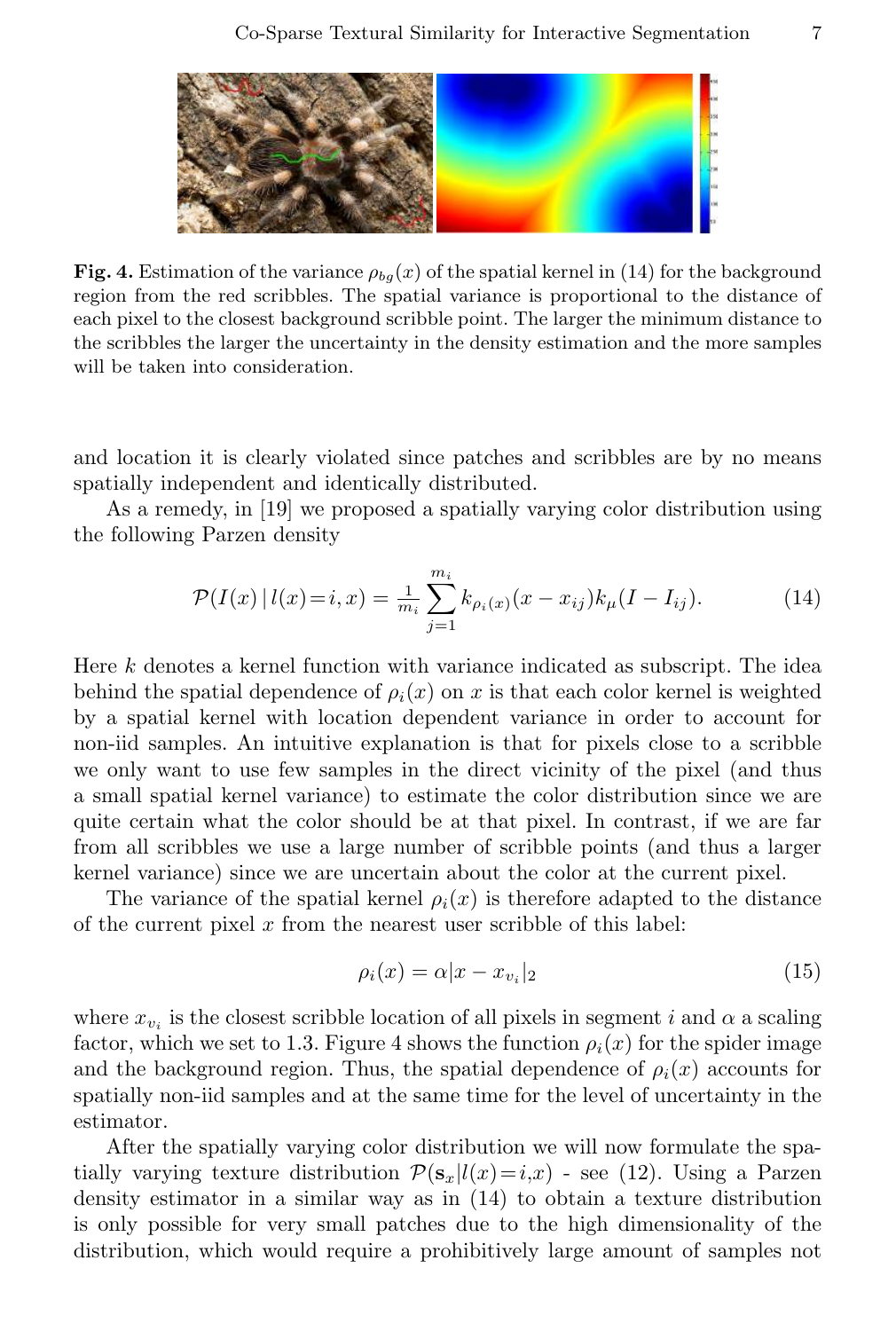

Fig. 5. We exemplarily estimate the spatially varying texture distribution for the background region (red scribbles) at three different locations in the image (A, B and C). The results are shown on the right. The horizontal axis represents the (high-dimensional) texture space with two representative patches below, the vertical axis the corresponding estimated probability. The three distributions are different since we only use sample patches from scribbles, which are close to the current location. If we are close to a scribble (A and C) we only use neighboring background scribble points, but if the closest scribble is far away (B) we use all background scribble samples to estimate the distribution. This results in three different estimated medians in (18) and thus three different peaks in the distribution. This procedure accounts for the spatially non-iid distributed scribble samples.

provided by the user scribbles. For this reason we will formulate a spatially varying texture distribution based on the co-support in equation (1).

As our goal is to extract local textural information in the vicinity of a pixel  $x$ , we multiply each patch element-wise with a Gaussian mask to assign more weight to the central pixels prior to normalization to zero-mean and unit-norm according to Section 2. From these patches, we compute the approximated cosupport of a textural representative of each set of scribble points according to equation (9), i.e.

$$
\mathbf{c}_{i} = \text{median}(\{\iota_{\sigma}(\mathbf{O}\mathbf{s}_{x_{ij}})\}_{j=1}^{m_{i}}). \tag{16}
$$

Based on this we assign to each pixel  $x$  the a posteriori probability of belonging to class i depending on the corresponding patch as

$$
\mathcal{P}(\mathbf{s}_x|l(x)=i,x) = \frac{\exp(-\frac{1}{\beta}||\mathbf{c}_i - \iota_{\sigma}(\mathbf{O}\mathbf{s}_x)||_1)}{\sum_{j=1}^n \exp(-\frac{1}{\beta}||\mathbf{c}_j - \iota_{\sigma}(\mathbf{O}\mathbf{s}_x)||_1)}.
$$
(17)

The parameter  $\beta > 0$  controls the variance of the labeling l. It can be interpreted as a measure of how well we trust the similarity measure for deciding to which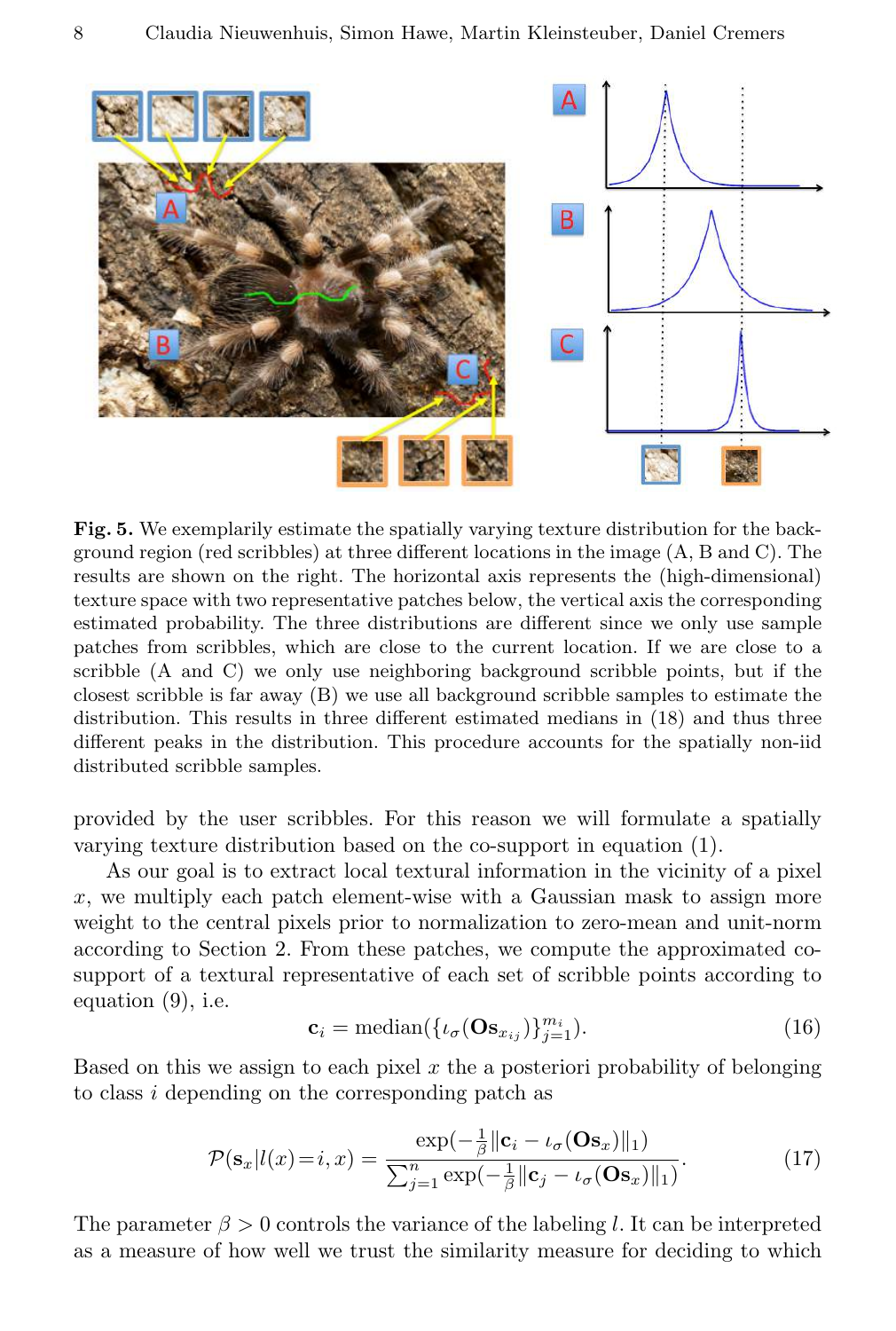class x belongs. Large values of  $\beta$  assign a pixel to each of the classes with approximately equal probability, whereas small values of  $\beta$  assign x to the most similar class with very high probability.

We now introduce the spatial variation (i.e. the dependence on scribble location) into the distribution in (17) in order to obtain a spatially varying texture distribution. Avoiding the Parzen density due to prohibitive dimensionality we compute a spatially varying median based on the spatial kernel variance  $\rho_i(x)$ in (15). The idea is that we only use the texture samples which are close to the current pixel x with respect to  $\rho_i(x)$  to estimate the median:

$$
\mathbf{c}_{i}(x) = \underset{|x - x_{ij}| \ge \beta_{i}(x)}{\text{median}} (\{ \iota_{\sigma}(\mathbf{O} \mathbf{s}_{x_{ij}}) \}_{j=1}^{m_{i}}). \tag{18}
$$

This yields a spatially varying median of co-sparse analyzed texture patches, which we can now introduce into the posterior probability distribution in  $(17)$ . Figure 5 shows how the spatially varying texture distribution locally adapts to the closer scribble points.

Based on (12) in combination with (14) and (17) we can now compute the joined spatially varying distribution over color and texture, which alleviates the problem of non-iid samples and accounts for variable estimator certainty with respect to the scribble distance.

#### 3.2 Variational Formulation

Based on the segment probabilities  $\mathcal{P}(I(x), \mathbf{s}_x | l(x) = i, x)$  given in (12), (14) and based on the segment probabilities  $P(T(x), s_x | t(x) - t, x)$  given in (12), (14) and (17) we now define an energy optimization problem for the task of segmentation. We specify the prior  $\mathcal{P}(l)$  in (10) to favor regions of shorter boundary

$$
\mathcal{P}(l) \propto \exp\left(-\frac{1}{2}\sum_{i=1}^{n} \text{Per}_g(\Omega_i)\right),\tag{19}
$$

where  $\text{Per}_g(\Omega_i)$  denotes the perimeter of each region  $\Omega_i$ , i.e. the boundary length, measured in the metric  $g: \Omega \to \mathbb{R}^+$  (see (24)).

Instead of maximizing the a posteriori distribution (11), we minimize its negative logarithm, i.e. the energy

$$
\mathcal{E} = \sum_{i=1}^{n} \frac{\lambda}{2} \text{Per}_g(\Omega_i) - \int_{\Omega_i} \log \left( \mathcal{P}\big(I(x), \mathbf{s}_x \,|\, l(x) = i, x \big) \right) \, dx. \tag{20}
$$

The weighting parameter  $\lambda \in [0,\infty]$  balances the impact of the data term and the boundary length.

### 4 Minimization via Convex Relaxation

Problem (20) is the continuous equivalent to the Potts model, whose solution is known to be NP-hard. However, a computationally tractable convex relaxation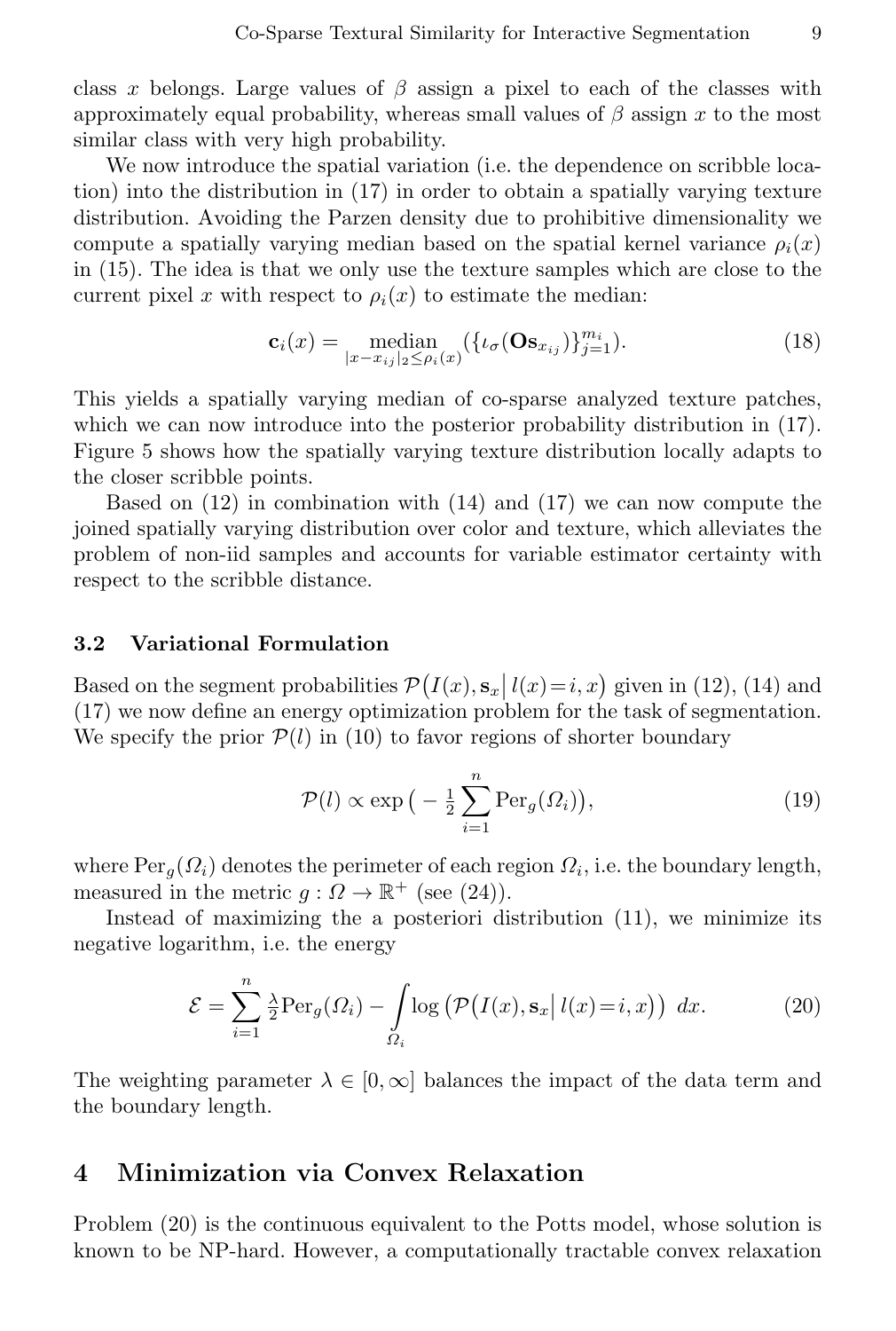of this functional has been proposed in  $[3, 4, 12, 22, 34]$ . For more information and implementation details see [20]. Due to the convexity of the problem the resulting solutions have the following properties: Firstly, the segmentation is independent of the initialization. Secondly, we obtain globally optimal segmentations for the case of two regions and near-optimal – in practice often globally optimal – solutions for the multi-region case. In addition, the algorithm can be parallelized and run on GPUs.

#### 4.1 Conversion to a Convex Differentiable Problem

To apply convex relaxation techniques, we first represent the n regions  $\Omega_i$  by the indicator function  $u \in BV(\Omega, \{0, 1\})^n$ , where

$$
u_i(x) = \begin{cases} 1, & \text{if } x \in \Omega_i \\ 0, & \text{otherwise} \end{cases} \quad i \in \{1, \dots, n\}. \tag{21}
$$

Here BV denotes the functions of bounded variation, i.e. functions with a finite total variation. For a valid segmentation we require that the sum of all indicator functions at each location  $x \in \Omega$  amounts to one, so each pixel is assigned to exactly one label. Hence,

$$
\mathcal{B} = \{ u \in BV(\Omega, \{0, 1\})^n \mid \sum_{i=1}^n u_i(x) = 1 \,\forall x \in \Omega \}.
$$
 (22)

denotes the set of valid segmentations. To rewrite energy (20) in terms of the indicator functions  $u_i$ , we have to rewrite the boundary length prior in (19). The boundary of the set indicated by  $u_i$  can be written by means of the total variation. Let  $\xi_i \in C_c^1(\Omega, \mathbb{R}^2)$  denote the dual variables and  $C_c^1$  the space of smooth functions with compact support.

Then, following the coarea formula [8] the weighted perimeter of  $\Omega_i$  is equivalent to the weighted total variation

$$
\frac{\lambda}{2}\text{Per}_g(\Omega_i) = \frac{\lambda}{2} \int_{\Omega} g(x) |D u_i| = \sup_{\xi_i \in \mathcal{K}_g} \int_{\Omega} \xi_i D u_i = \sup_{\xi_i \in \mathcal{K}_g} - \int_{\Omega} u_i \text{ div } \xi_i dx
$$
 (23)

with  $\mathcal{K}_g = \left\{ \xi \in C_c^1(\Omega, \mathbb{R}^2) \middle| |\xi(x)| \leq \frac{\lambda g(x)}{2} \,\forall x \in \Omega \right\}$ , see [34, 20]. D  $u_i$  denotes the distributional derivative of  $u_i$  (which is  $D u_i = \nabla u_i dx$  for differentiable  $u_i$ ). The final transformation in (23) follows from integration by parts and the compact support of the dual variables  $\xi_i$ . A commonly used choice for the metric g

$$
g(x) = \frac{1}{2\gamma} \exp\left(-\frac{|\nabla I(x)|}{\gamma}\right), \quad \gamma = \frac{1}{|\Omega|} \int_{\Omega} |\nabla I(x)| \, dx,\tag{24}
$$

favors boundaries coinciding with strong intensity gradients  $|\nabla I(x)|$  and, thus, prevents oversmoothed boundaries. Relaxing the set  $\mathcal{B}$  to the convex set  $\tilde{\mathcal{B}} =$  $\{u \in BV(\Omega, [0,1])^n \mid \sum_{i=1}^n u_i(x) = 1 \,\forall x \in \Omega\}$  we finally obtain the convex problem

$$
\min_{u \in \mathcal{B}} \sup_{\xi \in \mathcal{K}_g^n} \sum_{i=1}^n \int_{\Omega} -\log \left( \mathcal{P}\big(I(x), \mathbf{s}_x \,|\, l(x) = i, x \big) \right) u_i \, dx - \int_{\Omega} u_i \, \text{div } \xi_i \, dx. \tag{25}
$$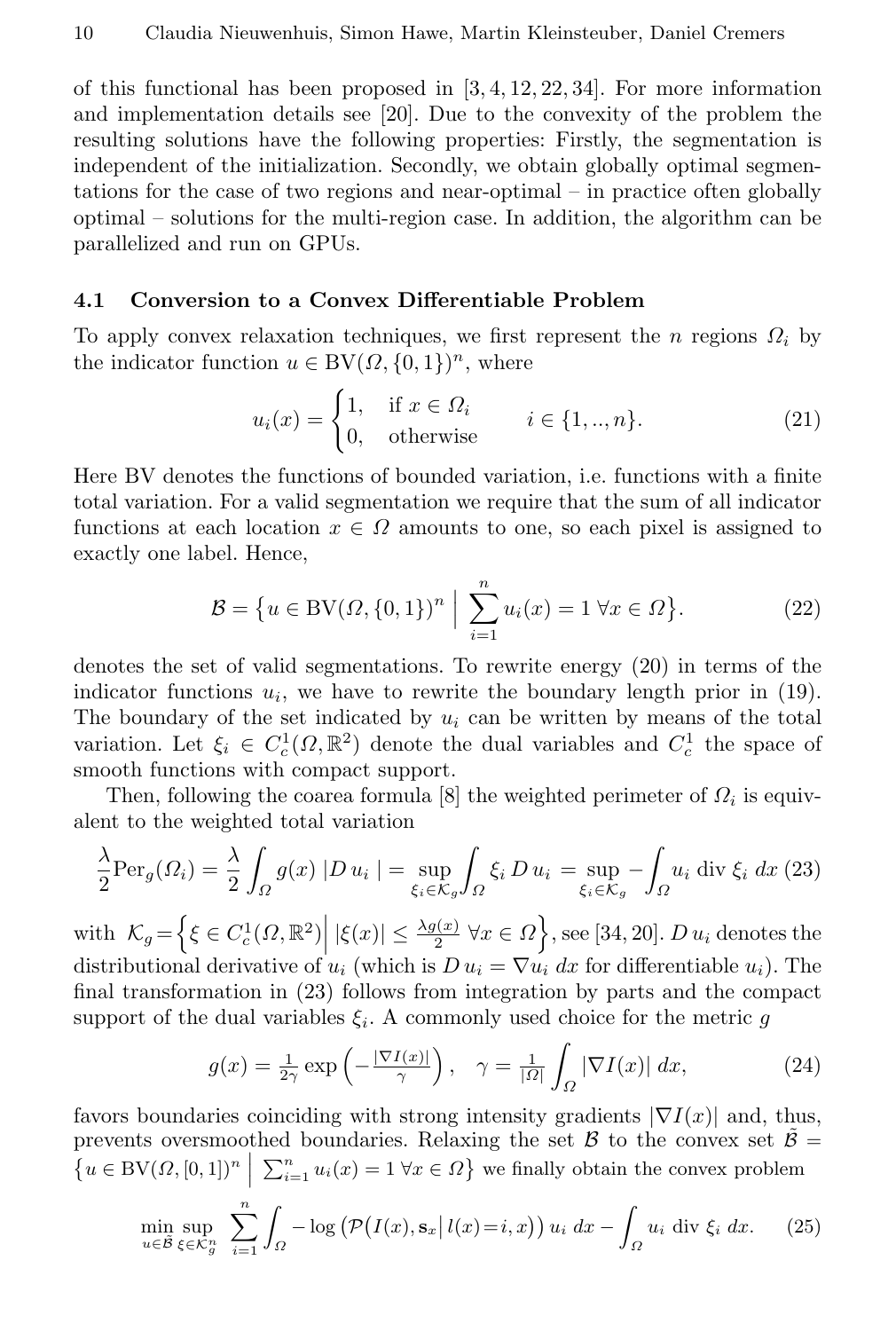#### 4.2 Implementation

To solve the relaxed convex optimization problem, we employ a primal- dual algorithm proposed in [22]. Essentially, it consists of alternating a projected gradient descent in the primal variables  $u_i$  with projected gradient ascent in the dual variables  $\xi_i$ . An over-relaxation step in the primal variables gives rise to auxiliary variables  $\bar{u}_i$ :

$$
\xi_i^{t+1} = \Pi_{\mathcal{K}_g} \left( \xi_i^t + \tau_\xi \nabla \bar{u}_i^t \right)
$$
  
\n
$$
u_i^{t+1} = \Pi_{\tilde{\mathcal{B}}} \left( u_i^t - \tau_u \left( - \text{ div } \xi_i^{t+1} + f_i \right) \right)
$$
  
\n
$$
\bar{u}_i^{t+1} = u_i^{t+1} + (u_i^{t+1} - u_i^t) = 2u_i^{t+1} - u_i^t
$$
\n(26)

where  $f_i(x) := -\log (P(I(x), \mathbf{s}_x | l(x)=i, x)), H$  denotes the projections onto the respective convex sets and the different  $\tau$  denote step sizes for primal and dual variables. These are optimized based on [23]. The projections onto  $\mathcal{K}_q$  are straightforward, the projection onto the simplex  $\beta$  is given in [14]. As shown in [22], the update scheme in (26) provably converges to a minimizer of the relaxed problem.

Due to the relaxation we may end up with non-binary solutions  $u_i \in \mathcal{B}$ . To obtain binary solutions in the set  $\mathcal{B}$ , we assign each pixel to the label with maximum value  $u_i$ , i.e.  $l(x) = \arg \max_i u_i(x)$ . This operation is known to preserve optimality in case of two regions [4]. In the multi-region case optimality bounds can be computed from the energy difference between the minimizer of the relaxed problem and its reprojected version. Typically the projected solution deviates less than 1% from the optimal energy, i.e. the results are very close to global optimality [20].

### 5 Experiments and Results

To evaluate the proposed algorithm we apply it to the interactive Graz benchmark [26] for supervised segmentation and compare against state-of-the-art segmentation algorithms. For all experiments we use a patch size of  $9 \times 9$ , and a two times over complete analysis operator, i.e.  $k = 2*81$ , which we have learned from 50 000 randomly extracted patches from the images shown in Figure 2.

Note, that we do not require any training of the operator on the Graz benchmark set but use it as is, avoiding overfitting to specific benchmarks. The parameter  $\sigma$  in (6) required to measure the textural similarity was set to  $\sigma = 0.01$ .

#### 5.1 Results on the Graz Benchmark

The Graz benchmark consists of 262 scribble-ground truth pairs from 158 natural images containing between 2 and 13 user labeled segments. We used a brush size of 13 pixels in diameter for scribbling as done by Santner et al. [26] and Nieuwenhuis and Cremers [19], set  $\lambda = 2000$  and the color kernel variance in (14) to  $\mu = 1.3$  for all experiments. To rank our method, we compare our results with state-of-the-art interactive segmentation algorithms. The Random Walker algorithm by Grady [9] for each pixel computes the probability that a random walker starting from any scribble seed reaches it first based on color and texture edges. In [27, 26] Santner et al. train a random forest classifier based on CIELab color as well as Haralick and Local Binary Pattern (LPB) texture features.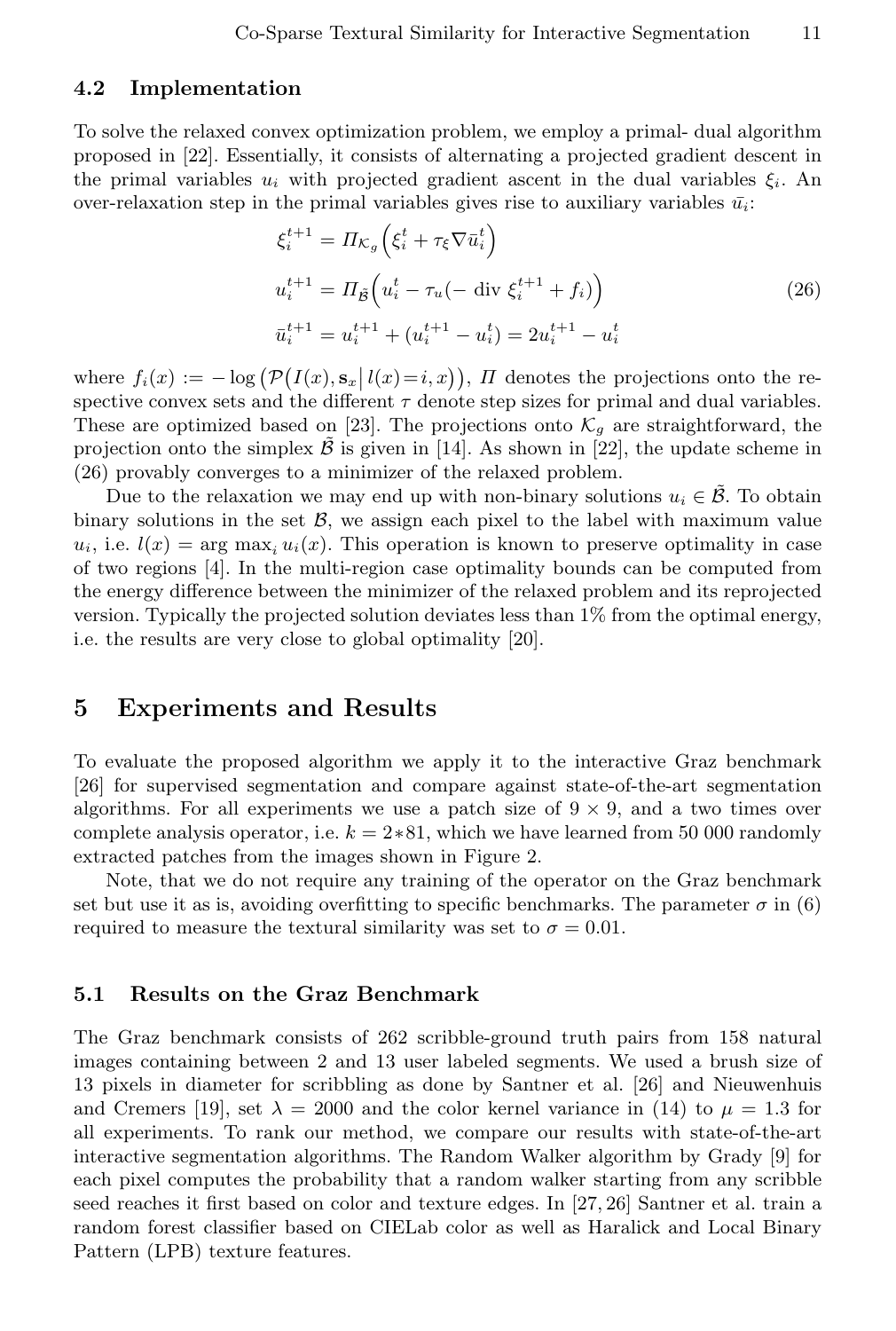Finally, the approach by Nieuwenhuis and Cremers [19] uses spatially varying color distributions which locally represent the texture in the image. Table 1 shows the average Dice-score [6] for all methods. This score compares the overlap of each region  $\Omega_i$  with its ground truth  $\overline{Q}_i$ 

$$
dice(\Omega_1, \ldots \Omega_n) = \frac{1}{n} \sum_{i=1}^n \frac{2|\bar{\Omega}_i \cap \Omega_i|}{|\bar{\Omega}_i| + |\Omega_i|}. \tag{27}
$$

The results show that our proposed approach outperforms all of the previous approaches. Especially for images, where texture is important to obtain the correct segmentation due to strongly overlapping color distributions in foreground and background, the proposed method shows significant improvements. We show several of these images in Figure 6. For example for the cats, the scorpion, the leopard and the bears image the texture of the animals is the main distinction criterion with respect to the background. The airplane image contains many different textures with similar colors, which are hard to distinguish, and the sign on the wall can only be distinguished from the background by its texture. The ground beneath the walking men changes color due to lighting and can only be recognized by texture as well. For images, where color is sufficient to distinguish between the objects the improvements were minor, which explains the moderate increase of the overall average benchmark score despite substantial improvements for texture based images.

| Method                                                                  | Score |
|-------------------------------------------------------------------------|-------|
| Santner et al. [26], Grayscale images, no texture                       | 0.728 |
| Grady [9], Random Walker                                                | 0.855 |
| Santner et al. [26], RGB, no texture                                    | 0.877 |
| Nieuwenhuis & Cremers [19], space-constant, no texture                  | 0.889 |
| Santner [26], CIELab plus texture                                       | 0.927 |
| Nieuwenhuis & Cremers [19], space-varying color (texture approximation) | 0.931 |
| Proposed, space-varying color and co-sparse texture                     | 0.937 |

Table 1. Comparison of the average Dice-score (27) to state-of-the-art supervised segmentation approaches by Grady [9], Santner et al. [26] and Nieuwenhuis and Cremers [19] on the Graz benchmark.

### 5.2 Results on the Berkeley Segmentation Database

In order to compare against other texture segmentation approaches we finally apply our method to a set of images from the Berkeley segmentation database. Since this database does not provide user scribbles we use simple k-means clustering with a hand-selected number of segments to obtain a set of representative samples for each class in color and texture space. Even though this clustering method yields highly suboptimal scribble information we still obtain good results on several images that require texture for correct segmentation, see Figure 7. We compare against the texture based segmentation methods by Mobahi et al. [16], Yang et al. [33] and Mignotte [15].

### 5.3 Runtimes

The textural similarity analysis is based only on highly parallelizable filter operations. Due to the additional inherently parallel structure of the optimization problem in (26),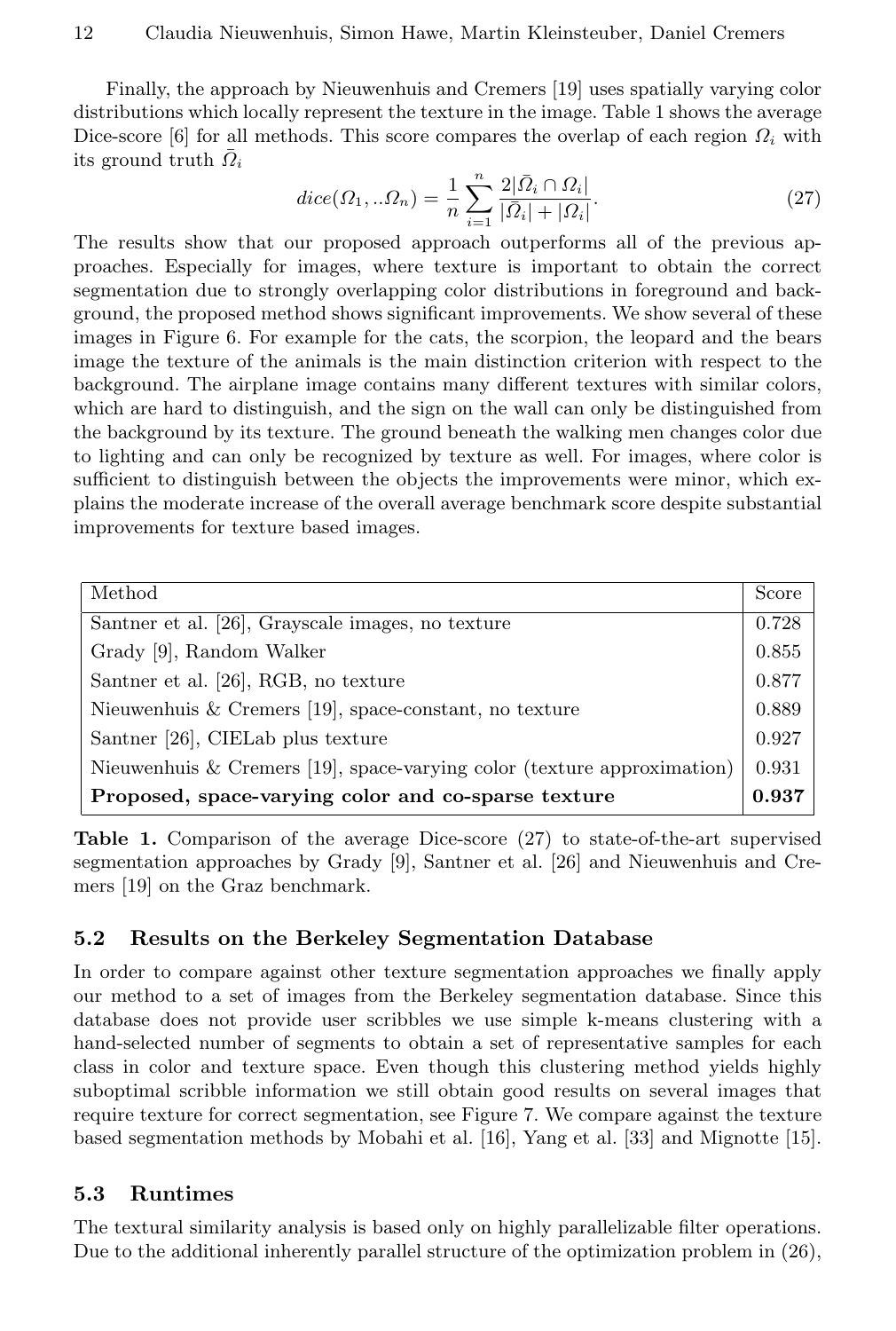

Fig. 6. Comparison of supervised segmentation results based on the proposed co-sparse analysis model to the approaches by Grady [9], Santner et al. [26] and Nieuwenhuis and Cremers [19] on the Graz interactive segmentation benchmark. Note that our model obtains strong improvements especially for those images, where color is insufficient and texture is required to distinguish between objects.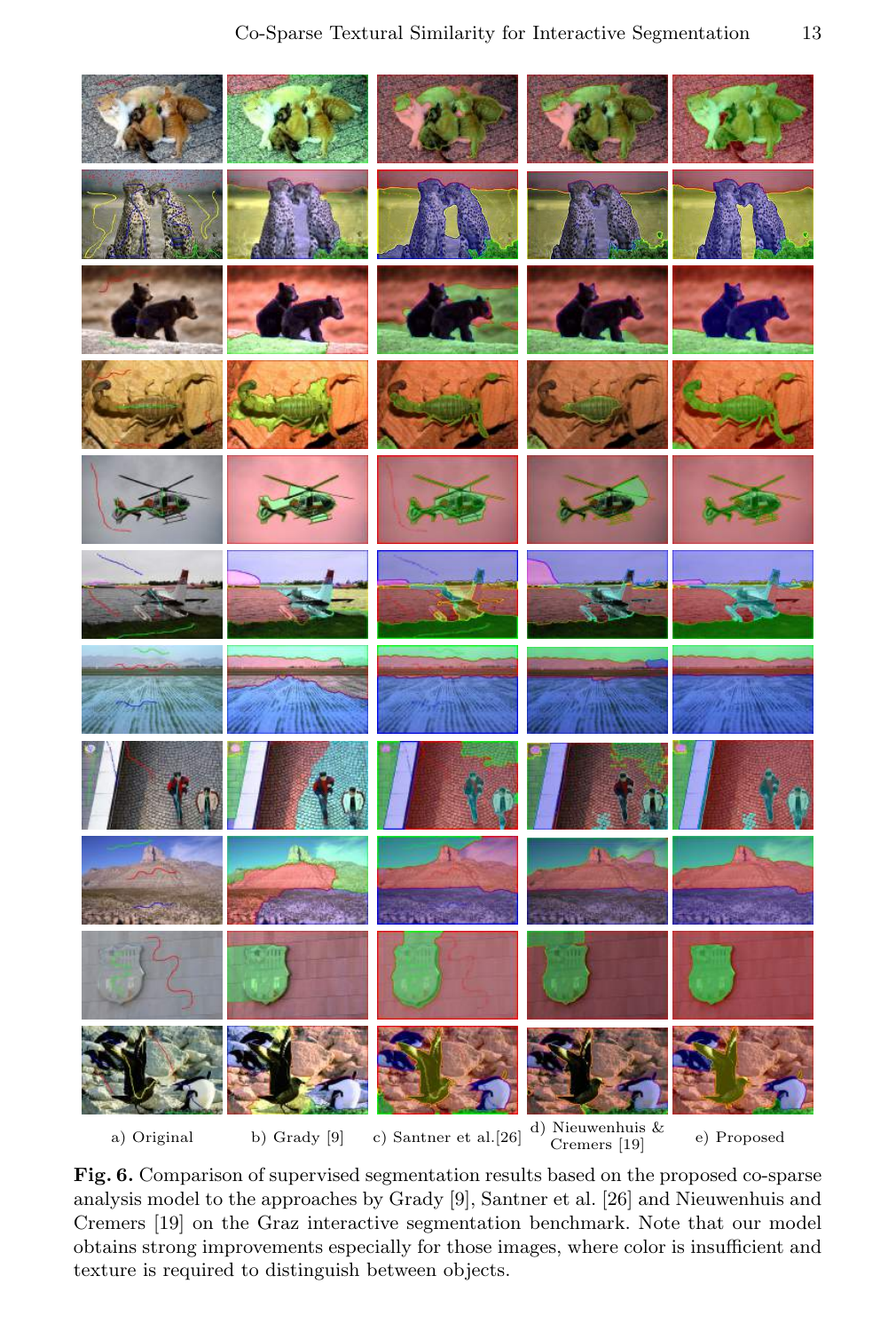

Fig. 7. Application of our method to a few texture based images from the Berkeley segmentation database. To obtain color and texture samples we use simple k-means clustering with a hand-selected number of labels. We compare against texture segmentation methods by Yang et al. [33], Mignotte [15] and Mobahi et al. [16]

the algorithm can be easily and efficiently implemented on graphics hardware. The experiments were carried out on an Intel Core i7-3770 3.4 GHz CPU with an NVIDIA Geforce GTX 580 GPU. The average computation time on the Graz Benchmark is 2 seconds, which is along the lines of Santner et al. [26] with 2 seconds and Nieuwenhuis and Cremers [19] with 1.5 seconds.

# 6 Conclusion

In this paper we introduced co-sparse operator learning for texture recognition into interactive image segmentation. The rows of the learned operator can be interpreted as filters that are trained to deliver sparse filter responses for natural image patches. In contrast to segmentation approaches that use filter banks, we thus do not rely on the typically employed locally windowed filter histograms, but can use an easy-toimplement measure to determine local structural similarity. From this measure, a data likelihood is derived and integrated in a statistical maximum a posteriori estimation scheme in order to combine color, texture, and location information within a spatially varying joint probability distribution. The arising cost functional is minimized by means of convex relaxation techniques. With our efficient GPU implementation of the convex relaxation, the overall algorithm for multiregion segmentation converges within about two seconds. The approach outperforms state-of-the-art methods on the Graz segmentation benchmark.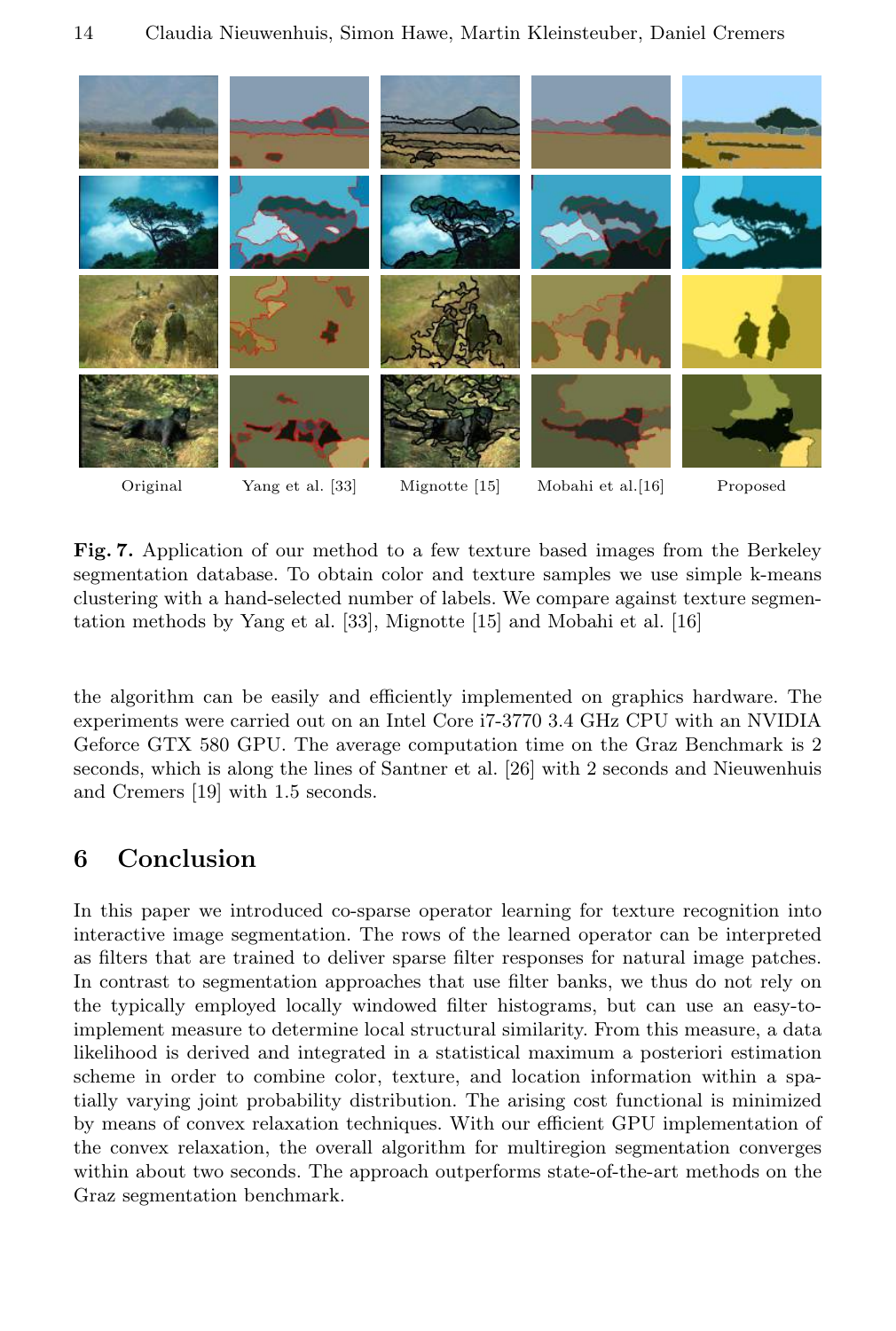### References

- 1. Boykov, Y., Jolly, M.: Interactive graph cuts for optimal boundary and region segmentation of objects in n-d images. In: IEEE Int. Conf. on Computer Vision (2001)
- 2. Brox, T., Cremers, D.: On local region models and a statistical interpretation of the piecewise smooth mumford-shah functional. Int. J. of Computer Vision 84, 184–193 (2009)
- 3. Chambolle, A., Cremers, D., Pock, T.: A convex approach for computing minimal partitions. Tech. rep., TR-2008-05, University of Bonn, Germany (2008)
- 4. Chan, T., Esedoglu, S., Nikolova, M.: Algorithms for finding global minimizers of image segmentation and denoising models. SIAM Journal on Applied Mathematics 66(5), 1632–1648 (2006)
- 5. Chen, Y., Ranftl, R., Pock, T.: Insights into analysis operator learning: From patchbased sparse models to higher order MRFs. IEEE Trans. on Image Processing 23, 1060–1072 (2014)
- 6. Dice, L.: Measures of the amount of ecologic association between species. Ecology 26, 297–302 (1945)
- 7. Elad, M., Milanfar, P., Rubinstein, R.: Analysis versus synthesis in signal priors. Inverse Problems 3(3), 947–968 (2007)
- 8. Federer, H.: Geometric Measure Theory. Springer (1996)
- 9. Grady, L.: Random walks for image segmentation. IEEE Trans. on Pattern Analysis and Machine Intelligence 28(11), 1768–1783 (2006)
- 10. Hawe, S., Kleinsteuber, M., Diepold, K.: Analysis Operator Learning and Its Application to Image Reconstruction. IEEE Trans. on Image Processing 22(6), 2138– 2150 (2013)
- 11. Kiechle, M., Hawe, S., Kleinsteuber, M.: A joint intensity and depth co-sparse analysis model for depth map super-resolution. In: IEEE Int. Conf. on Computer Vision (2013)
- 12. Lellmann, J., Kappes, J., Yuan, J., Becker, F., Schnörr, C.: Convex multiclass image labeling by simplex-constrained total variation. Tech. rep., HCI, IWR, University of Heidelberg (2008)
- 13. Mairal, J., Bach, F., Ponce, J., Sapiro, G., Zisserman, A.: Discriminative learned dictionaries for local image analysis. In: Int. Conf. on Computer Vision and Pattern Recognition. pp. 1–8 (2008)
- 14. Michelot, C.: A finite algorithm for finding the projection of a point onto the canonical simplex of  $R<sup>n</sup>$ . Journal of Optimization Theory and Applications 50(1), 195–200 (1986)
- 15. Mignotte, M.: MDS-based segmentation model for the fusion of contour and texture cues in natural images. Computer Vision and Image Understanding (2012)
- 16. Mobahi, H., Rao, S., Yang, A., Sastry, S., Ma, Y.: Segmentation of natural images by texture and boundary compression. Int. J. of Computer Vision 95 (2011)
- 17. Mumford, D., Shah, J.: Optimal approximations by piecewise smooth functions and associated variational problems. Communications on Pure and Applied Mathematics 42, 577–685 (1989)
- 18. Nam, S., Davies, M.E., Elad, M., Gribonval, R.: The Cosparse Analysis Model and Algorithms. Applied and Computational Harmonic Analysis 34(1), 30–56 (2013)
- 19. Nieuwenhuis, C., Cremers, D.: Spatially varying color distributions for interactive multi-label segmentation. IEEE Trans. on Patt. Anal. and Mach. Intell. 35(5), 1234–1247 (2013)